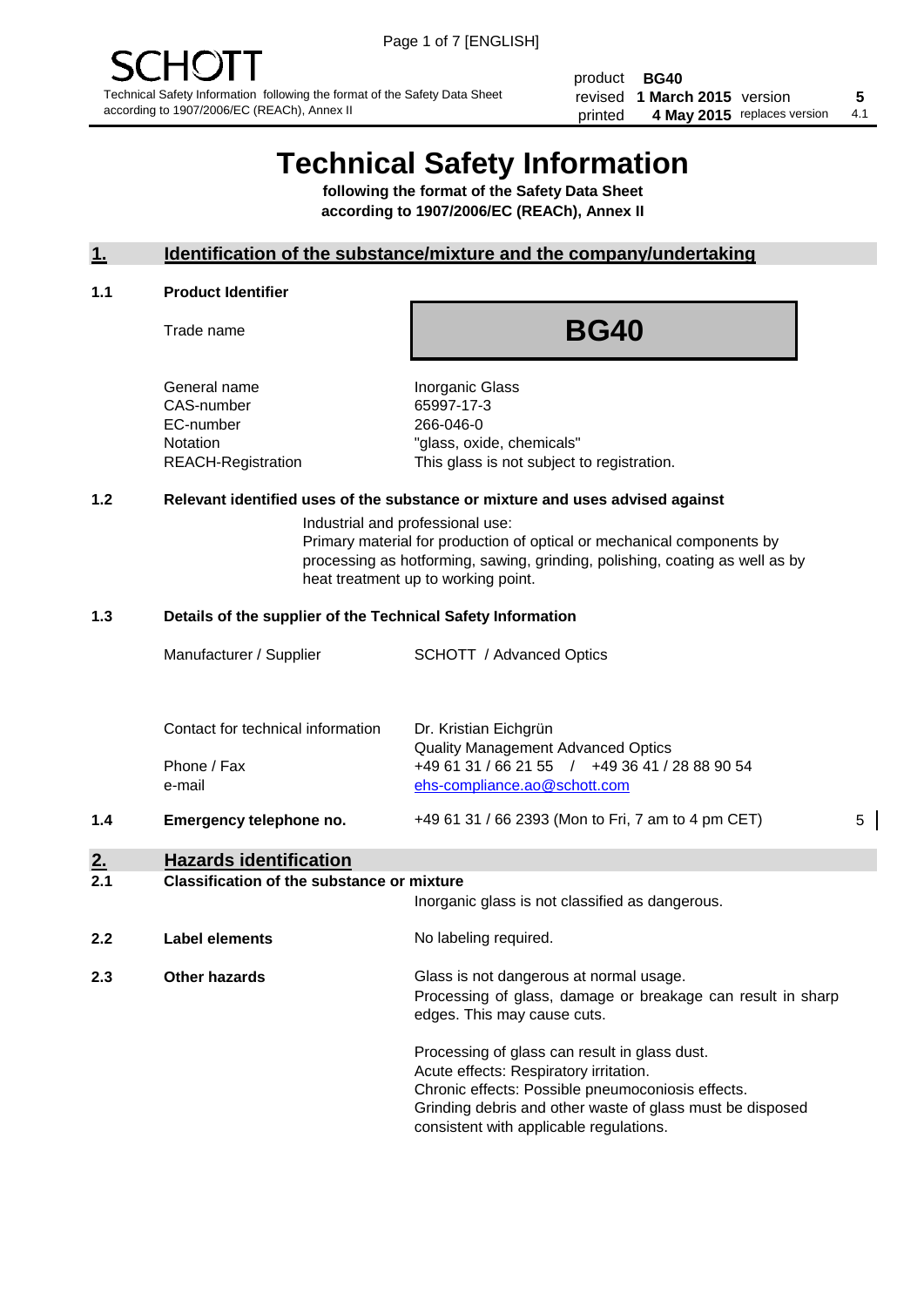#### **3. Composition/information on ingredients**

#### **3.1 Substances**

As the substance glass is not included in the candidate list of substances of very high concern, currently there are no information duties according to article 33 of REACH. However for the production of glass we may use substances, which are on the candidate list and had been included in Annex XIV of the REACH regulation or could be included in future . These powdery substances are not present as such in the final glass; they are fully integrated into the glass matrix through the melting process. Thus they loose their original characteristics. The main components are listed as additional information in chapter 16. For more information please refer to ehs-compliance.ao@schott.com.

#### **3.2 Mixtures**

Glass is classified as substance acc. to regulation (EC) No 987/2008 (amending of Reach-Reg.).

#### **4. First aid measures**

#### **4.1 Description of first aid measures**

| <b>General information</b> | Glass is no hazardous substance. The following information<br>refer to glass dust and glass splinter which may result from<br>processing or breakage. |
|----------------------------|-------------------------------------------------------------------------------------------------------------------------------------------------------|
| <b>After inhalation</b>    | Supply fresh air; consult doctor in case of complaints                                                                                                |
| After skin contact         | Normally not dangerous.                                                                                                                               |
|                            | Consult doctor in case of complaints.                                                                                                                 |
| After eye contact          | Rinse under running water.                                                                                                                            |
|                            | Consult doctor in case of complaints.                                                                                                                 |
| <b>After swallowing</b>    | Consult doctor                                                                                                                                        |

#### **4.2 Most important symptoms and effects, both acute and delayed**

none known

**4.3 Indication of immediate medical attention and special treatment needed** 

|     |                                                                     | none                           |
|-----|---------------------------------------------------------------------|--------------------------------|
| 5.  | <b>Fire fighting measures</b>                                       |                                |
| 5.1 | <b>Extinguishing media</b>                                          | no requirements                |
| 5.2 | Special hazards arising from the substance or mixture               | none. Glass is noncombustible. |
| 5.3 | <b>Advice for firefighters</b>                                      | none                           |
| 6.  | <b>Accidental release measures</b>                                  |                                |
| 6.1 | Personal precautions, protective equipment and emergency procedures |                                |
|     |                                                                     | none                           |
| 6.2 | <b>Environmental Precautions</b>                                    | none                           |
| 6.3 | Methods and material for containment and cleaning up                | none                           |
| 6.4 | Reference to other sections                                         | none                           |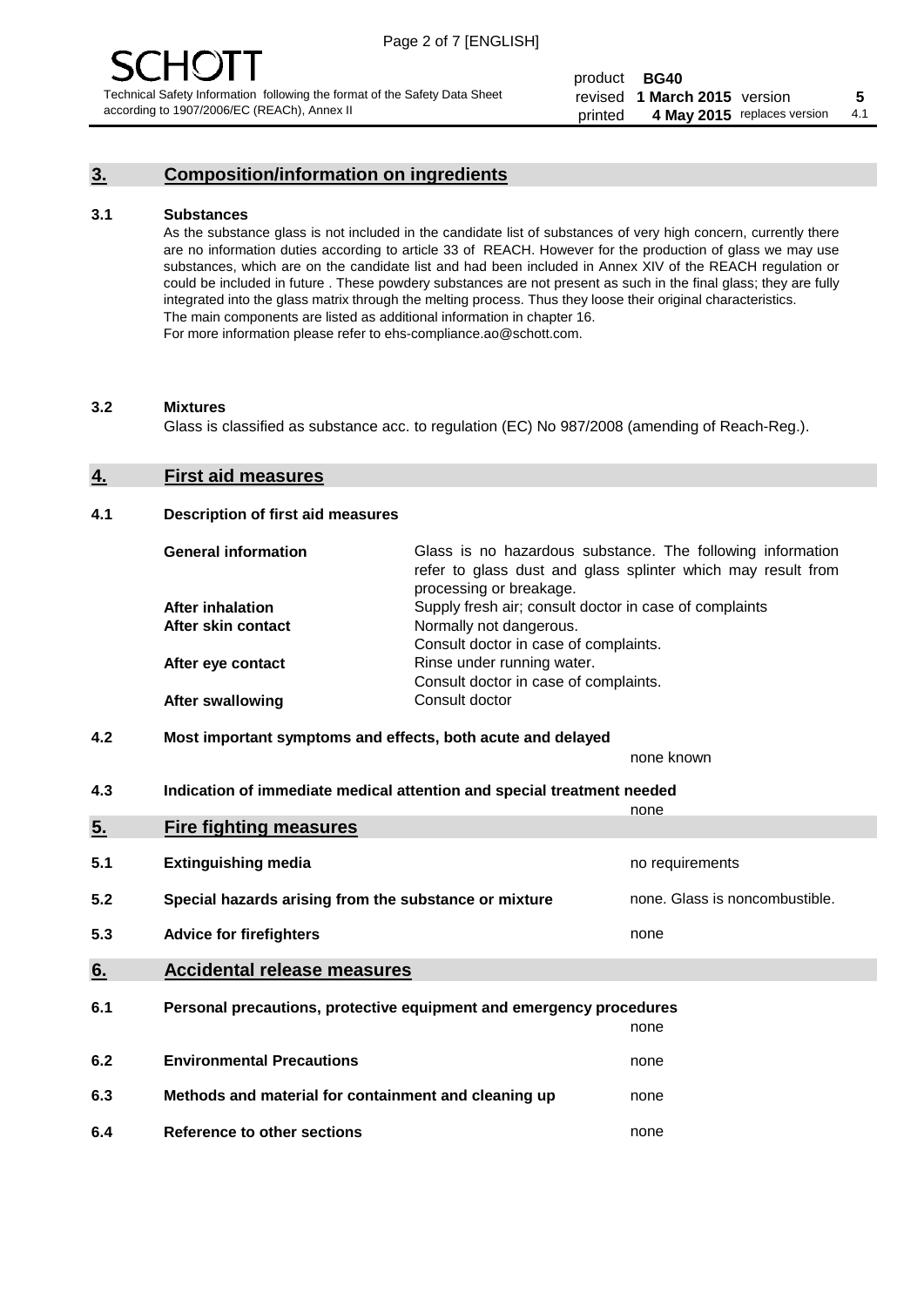

| <u>7.</u><br>7.1 | <b>Handling and storage</b>                                                   |                                 |                                                                                                                                                                                                                                                                                                                                                                                     |
|------------------|-------------------------------------------------------------------------------|---------------------------------|-------------------------------------------------------------------------------------------------------------------------------------------------------------------------------------------------------------------------------------------------------------------------------------------------------------------------------------------------------------------------------------|
|                  | <b>Precautions for safe handling</b>                                          |                                 | Avoid breakage because of injury risk by sharp edges.                                                                                                                                                                                                                                                                                                                               |
| 7.2              |                                                                               |                                 | Conditions for safe storage, including any incompatibilities<br>Store in dry environment. Avoid excessive humidity.                                                                                                                                                                                                                                                                 |
| 7.3              | Specific end use(s)                                                           |                                 | see section 1.2                                                                                                                                                                                                                                                                                                                                                                     |
| <u>8.</u>        | <b>Exposure controls / personal protection</b>                                |                                 |                                                                                                                                                                                                                                                                                                                                                                                     |
| 8.1              | <b>Control parameters</b><br>Regulation<br>Value<br>peak limit<br>teratogenic | 0,3 mg / $m3$<br>no information | In case of dust formation, declaration for FUSED SILICA, CAS-No: 60676-86-0<br>TRGS 900 - GERMAN OCCUPATIONAL EXPOSURE LIMIT VALUES (01/2006)<br>(EXPOSURE LIMIT VALUE) with reference to the respirable fraction.<br>There is no reason to fear a risk of damage to the developing embryo<br>or foetus when limit value is adhered to                                              |
| 8.2              | <b>Exposure controls</b><br>in general.                                       |                                 | Technical measures and appropriate work processes have higher priority than personal<br>protective equipment. Provide adequate ventilation by local exhaust ventilation or ventilation<br>Adequate assessment tools for verification of effectivity of the protective measures includes<br>methods of measurements as described in "Technischen Regeln for Gefahrstoffe (TRGS) 402. |
|                  | <b>Respiratory Protection</b>                                                 |                                 | Technical<br>measure: wet grinding/processing, avoid dust<br>formation.<br>If glass dust or particulates are above the national exposure<br>limits use a national approved respirator for dust and fibers.                                                                                                                                                                          |
|                  | <b>Hand Protection</b>                                                        |                                 | Use protective gloves and safety wristbands for protection<br>against cut injuries.                                                                                                                                                                                                                                                                                                 |
|                  | Eye Protection                                                                |                                 | Use industrial safety glasses that meet national standards.                                                                                                                                                                                                                                                                                                                         |
|                  | <b>Personnel Protection</b>                                                   |                                 | Use safety skirting for protection from sharp edges.<br>Wear safety shoes.                                                                                                                                                                                                                                                                                                          |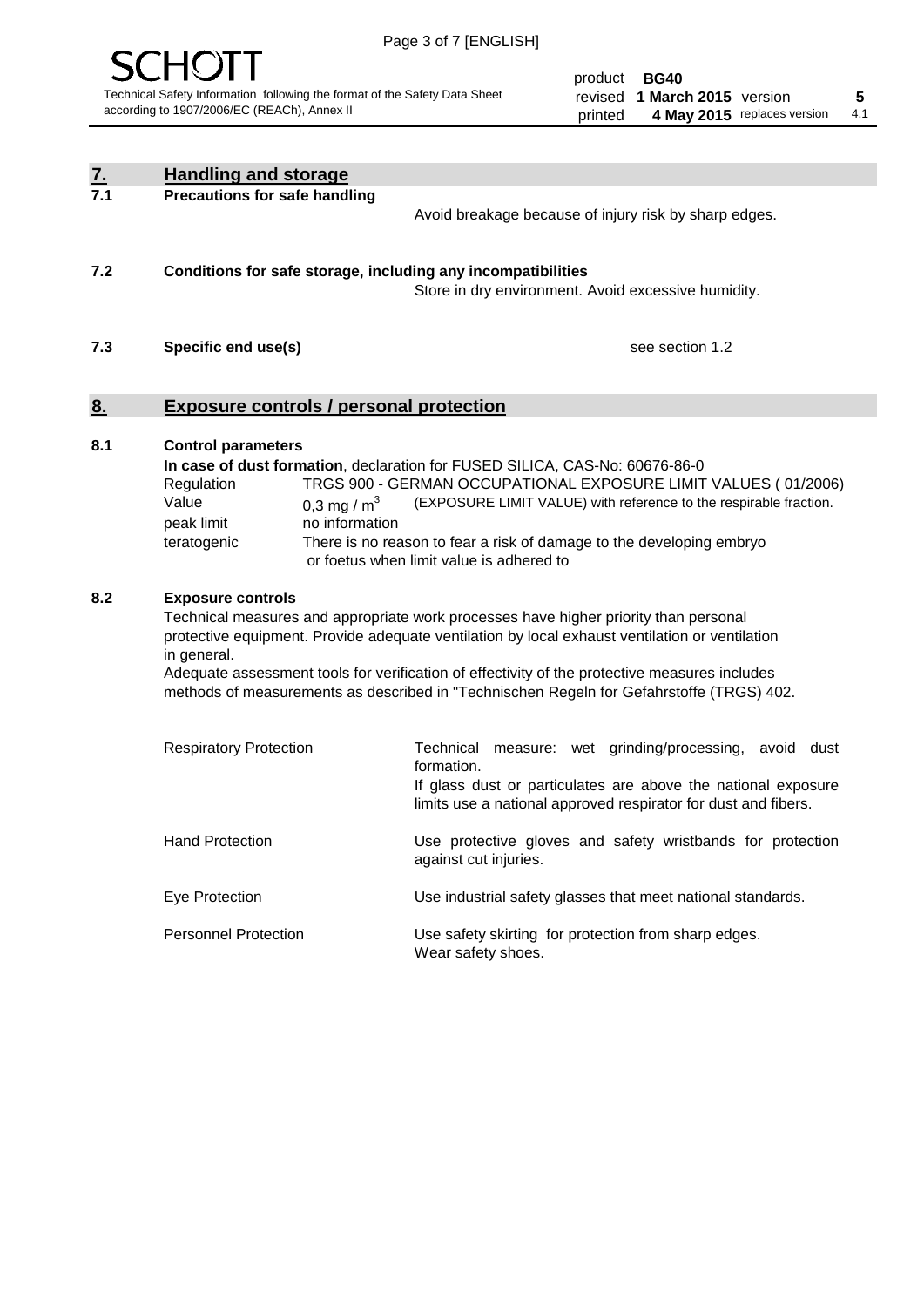#### **9. Physical and chemical properties**

#### **9.1 Information on basic physical and chemical properties**

|     | Appearance                            |                                                    |
|-----|---------------------------------------|----------------------------------------------------|
|     | <b>Physical state</b>                 | solid                                              |
|     | <b>Colour</b>                         | transparent or coloured                            |
|     | <b>Odour</b>                          | odourless                                          |
|     | pH-value                              | not applicable                                     |
|     | Boilling point/boilling range         | not applicable                                     |
|     | Melting point/melting range           | 313 °C                                             |
|     |                                       | Transformation temperature according to ISO 7884-8 |
|     | <b>Flashpoint</b>                     | not combustible                                    |
|     | <b>Combustibility</b>                 | not combustible                                    |
|     | Ignition temperature                  | none                                               |
|     | <b>Auto flammability</b>              | none                                               |
|     | Danger of explosion                   | none                                               |
|     | <b>Explosive limits upper / lower</b> | none                                               |
|     | <b>Oxidizing characteristics</b>      | none                                               |
|     | Vapour pressure                       | not applicable                                     |
|     | Density (20 °C)                       | $2,74$ g/ccm                                       |
|     | <b>Water solubility</b>               | not applicable                                     |
|     | <b>Fat solubility</b>                 | not applicable                                     |
|     | n-octanol-water partition coefficient | not applicable                                     |
|     | <b>Other information</b>              | none                                               |
| 9.2 | <b>Other information</b>              | none                                               |

#### **10. Stability and Reactivity**

#### **10.1 Reactivity**

Glass is a stable material. Glass is inert to many chemicals, but may react to hot, strong alkaline solutions and with hydrofluoric, fluorosilicic and phosphoric acids. When heated to temperatures above the melting point, metal oxide fumes may be emitted.

Glass is an amorphous, inorganic, usually transparent or translucent substance consisting of a mixture of silicates or sometimes borates or phosphates as glass formers. With additions of modifiers a melt is produced at high temperatures, that cools to a solid state without crystallization.

#### **10.2 Chemical stability**

Glass is stable at normal environmental conditions.

**10.3 Possibility of hazardous reactions** 

No hazardous reactions at intended use.

| 10.4 | <b>Conditions to avoid</b>              | see section 10.1 |
|------|-----------------------------------------|------------------|
| 10.5 | Incompatible materials                  | see section 10.1 |
| 10.6 | <b>Hazardous decomposition products</b> | see section 10.1 |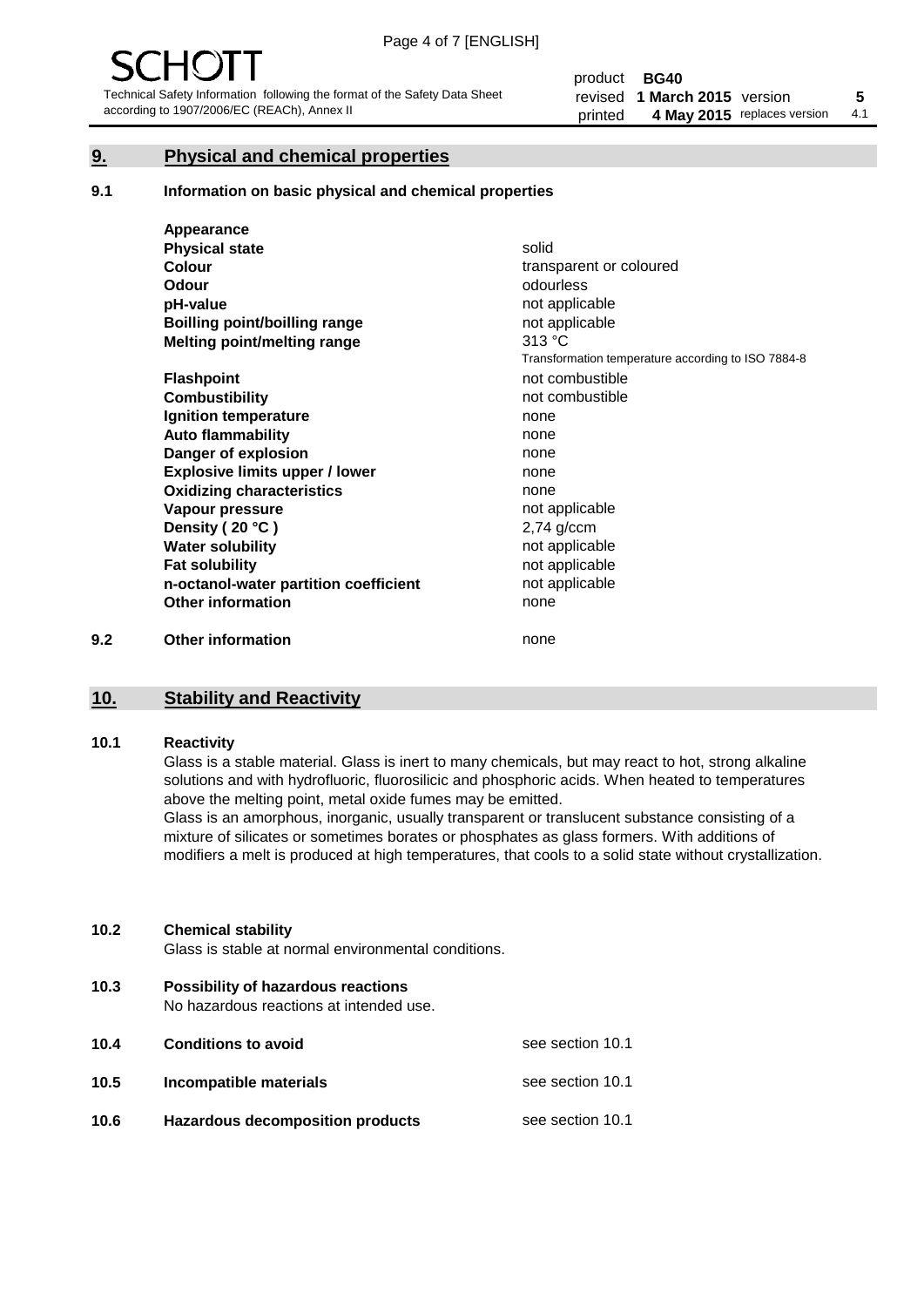

#### **11. Toxicological information**

**11.1 Information on toxicological effects** Toxicological data are not available.

### **12. Ecological information**

- **12.1 Toxicity**
- **12.2 Persistence and degradability**
- **12.3 Bioaccumulative potential**
- **12.4 Mobility in soil**
- **12.5 Results of PBT and vPvB assessment**
- **12.6 Other adverse effects**

#### **13. Disposal considerations**

**13.1 Waste treatment methods**

Disposal according to local regulations

unknown unknown unknown unknown

unknown unknown

| <u>14.</u> | <b>Transport information</b>                                            |                     |
|------------|-------------------------------------------------------------------------|---------------------|
| 14.1       | <b>UN Number</b>                                                        | no requirements     |
| 14.2       | <b>UN Proper Shipping Name</b>                                          | no requirements     |
| 14.3       | <b>Transport hazard class(es)</b>                                       | no requirements     |
| 14.4       | Packing group                                                           | no requirements     |
| 14.5       | <b>Environmental hazards</b>                                            | no requirements     |
| 14.6       | Special precautions for user                                            | see sections 6 to 8 |
| 14.7       | Transport in bulk according to Annex II of MARPOL73/78 and the IBC Code |                     |
|            |                                                                         | no requirements     |

#### **15. Regulatory information**

#### **15.1 Safety, health and environmental regulations/legislation specific for the substance or mixture**

**REACH** Under REACH glass is classified as a "Substance". According to Appendix V Number 11 of the REACh regulation glass is exempted from registration if specified conditions are met. SCHOTT AG, Advanced Optics has examined this conditions for its products. This glass is not subject to registration.

**RoHS** This glass does not contain - according to our knowledge - materials in concentrations, whose placing on the market is forbidden in accordance to the current requirements of the European Directive 2011/65/EU.

#### **United Nations Globally Harmonized System (UN-GHS) related to safety information.**

This information considers also the requirements of the UN-GHS related to safety information.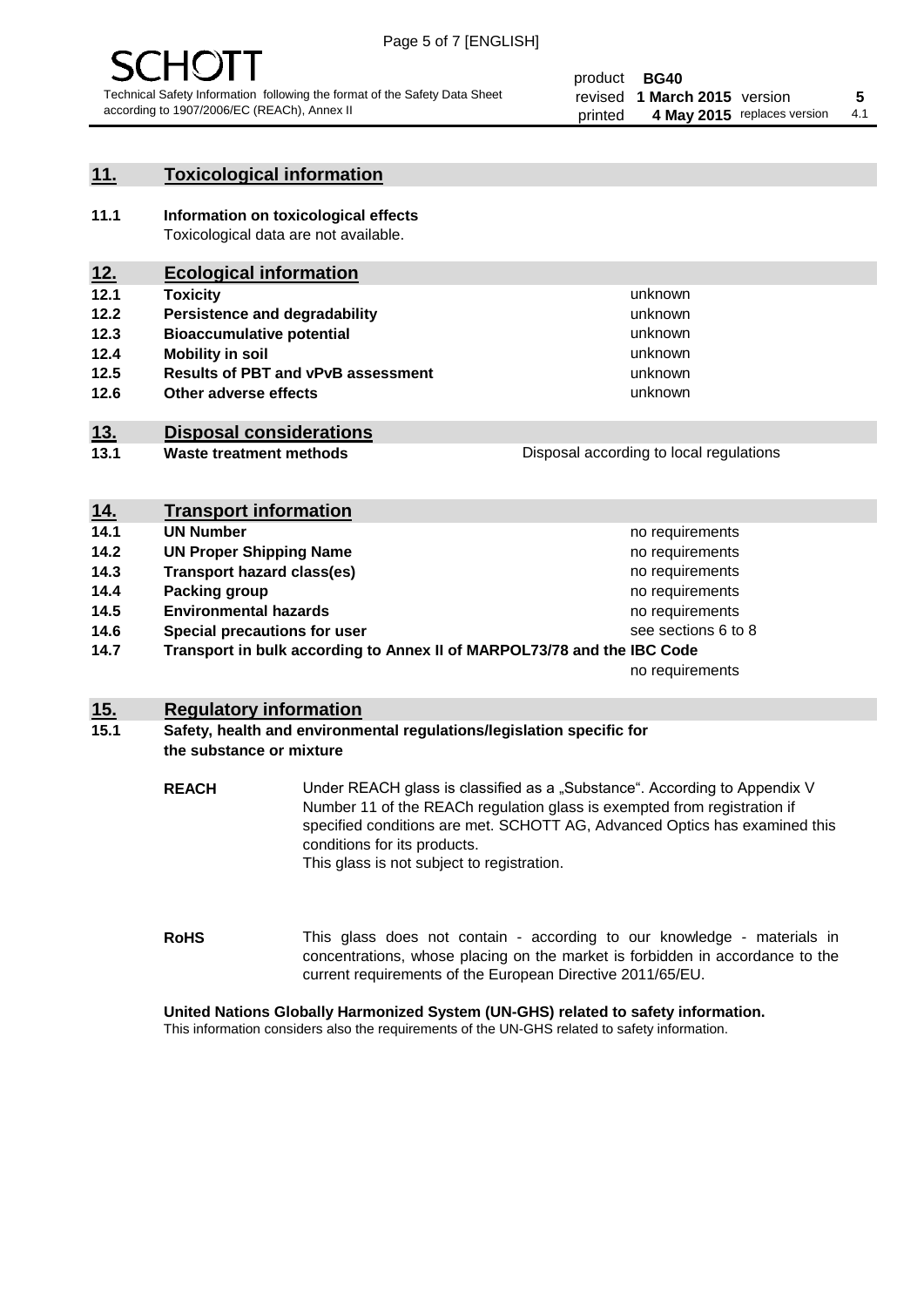# 1( )

Technical Safety Information following the format of the Safety Data Sheet according to 1907/2006/EC (REACh), Annex II

#### product **BG40** revised **5 1 March 2015** version printed 4 May 2015 replaces version 4.1

#### **15.2 Chemical Safety Assessment**

A Chemical Safety Assessment has not been carried out.

#### **16. Other information**

#### **16.1 Composition of mixture according to raw materials, based on the oxides.**

| chemical          |               | proportion    | <b>SVHC (REACH)</b> | Reg.  | <b>OSHA</b>                                             | <b>ACGIH</b>        | Carc. |
|-------------------|---------------|---------------|---------------------|-------|---------------------------------------------------------|---------------------|-------|
| name              | <b>CAS-No</b> | of weigth (%) | (Y/N)               | (Y/N) | <b>PEL</b>                                              | TLV                 | (Y/N) |
| Aluminum Oxide    | 1344-28-1     | $1 - 10$      | No                  | Yes   | $15 \text{ mg/m}^3$                                     | $10 \text{ mg/m}^3$ | No    |
| Arsenic Trioxide  | 1327-53-3     | < 1           | Yes                 | Yes   | $0.01$ mg/m <sup>3</sup> 0.01 mg/m <sup>3</sup>         |                     | Yes   |
| Boron Oxide       | 1303-86-2     | $1 - 10$      | Yes                 | Yes   | $15 \text{ mg/m}^3$                                     | $10 \text{ mg/m}^3$ | No    |
| Barium Oxide      | 1304-28-5     | $1 - 10$      | No                  | Yes   | $0.5 \text{ mg/m}^3$ 0.05 mg/m <sup>3</sup>             |                     | No    |
| Calcium Oxide     | 1305-78-8     | < 1           | No.                 | Yes   | $5 \text{ mg/m}^3$                                      | $2 \text{ mg/m}^3$  | No    |
| Cerium Oxide      | 1306-38-3     | < 1           | No.                 | No    | N/A                                                     | N/A                 | No    |
| Copper Oxide      | 1317-38-0     | $1 - 10$      | No                  | Yes   | 1 mg/m <sup>3</sup>                                     | 1 mg/m <sup>3</sup> | No    |
| Fluorine          | 68188-85-2    | < 1           | No                  | Yes   | 2.5 mg/m <sup>3</sup> 2.5 mg/m <sup>3</sup>             |                     | No    |
| Potassium Oxide   | 12136-45-7    | $1 - 10$      | No                  | No    | N/A                                                     | N/A                 | No    |
| Lithium Oxide     | 12057-24-8    | $1 - 10$      | No                  | Yes   | N/A                                                     | N/A                 | No    |
| Sodium Oxide      | 1313-59-3     | $1 - 10$      | <b>No</b>           | No    | N/A                                                     | N/A                 | No    |
| Phosphorous Oxide | 1314-56-3     | 70 - 80       | <b>No</b>           | No    | N/A                                                     | N/A                 | No    |
| <b>Zinc Oxide</b> | 1314-13-2     | < 1           | No                  | Yes   | 5 mg/m <sup>3</sup> (fume) 2 mg/m <sup>3</sup> (R dust) |                     | No    |
|                   |               |               |                     |       |                                                         |                     |       |

**The classification and limiting values are valid for the raw materials, see section 3. Glass is not a substance of very high concern (SVHC).**

#### **Explanations to the data in the table**

| SVHC(REACH)        | The raw material is listed in the candidate list of the substances of very high<br>concern                                                                 |
|--------------------|------------------------------------------------------------------------------------------------------------------------------------------------------------|
| Reg.               | Regulated chemical substance per list OSHA Regulations (Standards - 29 CFR)<br>Subpart 1910.1000 Tables Z1 to Z3 Limits for Air Contaminants               |
| OSHA / PEL         | Permissible exposure limit – for chemical materials, issued by the OSHA                                                                                    |
| <b>ACGIH / TLV</b> | Threshold limit value - chemical substances classification by the ACGIH                                                                                    |
| <b>OSHA</b>        | Occupational Safety and Health Administration, an organization of the US.<br>Department of Labor (www.osha.gov).                                           |
| <b>ACGIH</b>       | American Conference of Governmental Industrial Hygienists (ACGIH), an<br>member-based organization that advances occupational and environmental<br>health. |
| Carc.              | Chemical substance classified as carcinogen                                                                                                                |